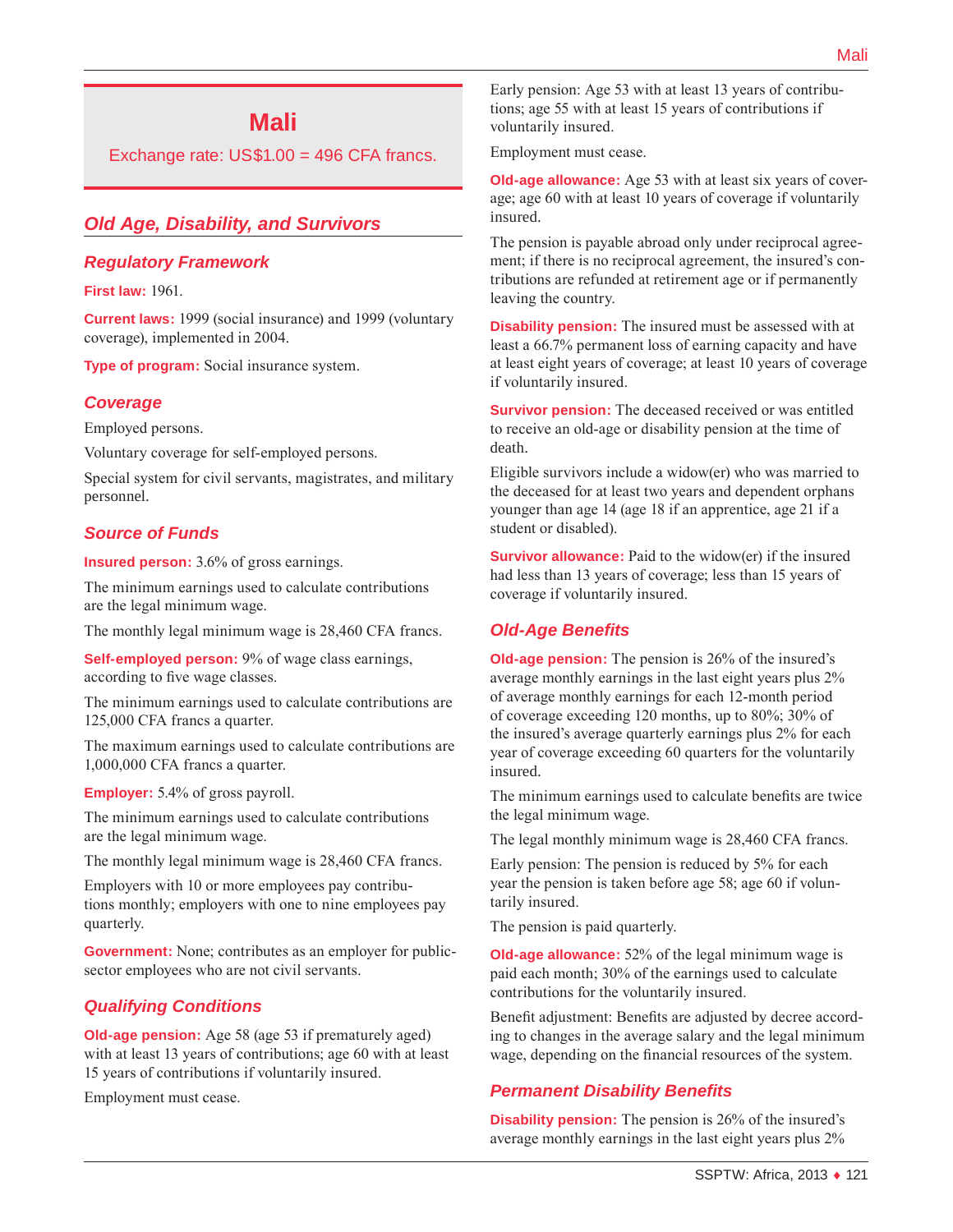of average monthly earnings for each 12-month period of coverage exceeding 120 months, up to 80%; 30% of the insured's average quarterly earnings plus 2% for each year of coverage beyond 60 quarters for the voluntarily insured. Each year remaining from the time the disability occurs up to age 53 is credited as a six-month coverage period.

The minimum earnings used to calculate benefits are twice the legal minimum wage.

The legal monthly minimum wage is 28,460 CFA francs.

The disability pension ceases at age 53 (age 55 if voluntarily insured) and is replaced by the old-age pension.

Benefit adjustment: Benefits are adjusted by decree according to changes in the average salary and the legal minimum wage, depending on the financial resources of the system.

### *Survivor Benefits*

**Survivor pension:** 50% of the old-age or disability pension the deceased received or was entitled to receive is paid to the widow(er) of a deceased pensioner. If there is more than one widow, the pension is split equally.

**Orphan's pension:** Each dependent orphan receives 10% of the old-age or disability pension the deceased received or was entitled to receive, up to 50%.

The value of the orphan's pension must not be less than the value of family allowances (see Family Allowances).

**Survivor allowance:** A lump sum of one month of the deceased's old-age pension (calculated based on 156 months of coverage; 80 quarters of coverage for the survivor of a voluntarily insured person) is paid for each six-month period of coverage. If there is more than one widow, the allowance is split equally.

Benefit adjustment: Benefits are adjusted by decree according to changes in the average salary and the legal minimum wage, depending on the financial resources of the system.

## *Administrative Organization*

Ministry of Social Development, Solidarity, and Aged Persons ([http://www.mdeveloppementsocial.gov.ml\)](http://www.mdeveloppementsocial.gov.ml) provides general supervision.

National Social Insurance Institute, managed by a tripartite board and a director general, administers the program.

## *Sickness and Maternity*

## *Regulatory Framework*

#### **First law:** 1952.

**Current laws:** 1999 (social insurance); 1999 (voluntary coverage), implemented in 2004; and 2009 (sickness), implemented in 2011.

**Type of program:** Social insurance system.

### *Coverage*

Employed persons.

Voluntary coverage for self-employed persons.

Special system for civil servants, magistrates, and military personnel.

### *Source of Funds*

**Insured person:** 3.06% of gross earnings; 6.56% for the voluntarily insured; 0.75% of the pension.

**Self-employed person:** 6.56% of wage class earnings, according to five wage classes.

The self-employed person's contributions finance medical benefits only. For maternity cash benefits, see Family Allowances.

The minimum earnings used to calculate contributions are 125,000 CFA francs a quarter.

The maximum earnings used to calculate contributions are 1,000,000 CFA francs a quarter.

**Employer:** 3.5% of gross payroll.

The employer's contributions finance medical benefits only. For maternity cash benefits, see Family Allowances.

The minimum earnings used to calculate contributions are the legal minimum wage.

The legal monthly minimum wage is 28,460 CFA francs.

Employers with 10 or more employees pay contributions monthly; employers with one to nine employees pay quarterly.

**Government:** None; contributes as an employer for publicsector employees who are not civil servants.

## *Qualifying Conditions*

**Cash sickness benefits:** No statutory benefits are provided.

**Cash maternity benefits:** The mother must reside in Mali and have at least nine consecutive months of insured employment based on at least 18 days or 120 hours of work a month; voluntarily insured self-employed women must have at least two six-month periods of insured employment.

**Birth leave:** Paid to a father in insured employment for the birth of a child. The benefit is not paid for a stillborn child.

**Medical benefits:** Must be in insured employment or voluntarily insured.

## *Sickness and Maternity Benefits*

**Sickness benefit:** No statutory benefits are provided. (Employers are required to provide paid sick leave for employees.)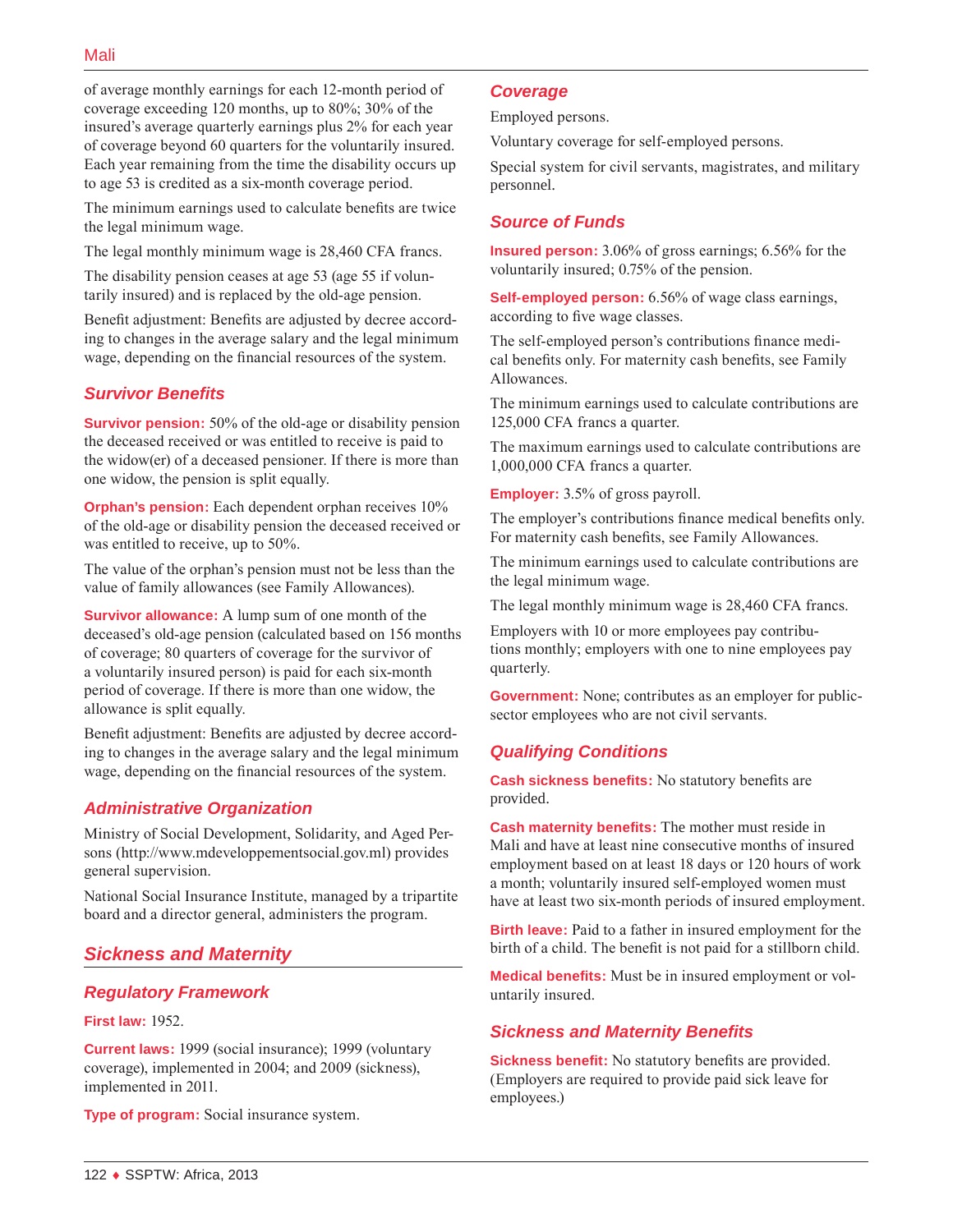**Maternity benefit:** 100% of the employed mother's last earnings is paid six weeks before and eight weeks after (11 weeks if there are complications arising from pregnancy or childbirth) the expected date of childbirth.

**Birth leave:** 100% of the father's last daily earnings is paid for any three days in the first 15 days after childbirth.

## *Workers' Medical Benefits*

The joint interemployer medical services program run, by the National Social Insurance Institute, provides medical care and some health and welfare services.

Insured and voluntarily insured women receive necessary medical care during pregnancy and childbirth.

### *Dependents' Medical Benefits*

**Medical benefits for dependents:** Medical benefits for dependents are the same as those for the insured.

Eligible dependents include the spouse and dependent children of the insured.

## *Administrative Organization*

Ministry of Health, Solidarity, and Aged Persons ([http://](http://www.mdeveloppementsocial.gov.ml) [www.mdeveloppementsocial.gov.ml](http://www.mdeveloppementsocial.gov.ml)) provides general supervision.

National Social Insurance Institute, managed by a tripartite board and a director general, administers the program.

## *Work Injury*

## *Regulatory Framework*

**First law:** 1932.

**Current laws:** 1999 (social insurance); and 1999 (voluntary coverage), implemented in 2004.

**Type of program:** Social insurance system.

### *Coverage*

Employed persons, including temporary and seasonal workers, certain members of cooperatives, and students in technical schools.

Voluntary coverage for self-employed persons.

Special systems for civil servants and seamen.

### *Source of Funds*

#### **Insured person:** None.

**Self-employed person:** 1% to 4% of gross earnings, according to the assessed degree of risk.

The minimum earnings used to calculate voluntary contributions are the legal minimum wage.

The maximum earnings used to calculate voluntary contributions are 10 times the legal minimum wage.

The legal monthly minimum wage is 28,460 CFA francs.

**Employer:** 1% to 4% of gross payroll, according to the assessed degree of risk.

The minimum earnings used to calculate contributions are the legal minimum wage.

The maximum earnings used to calculate contributions are 10 times the legal minimum wage.

The legal monthly minimum wage is 28,460 CFA francs.

Employers with 10 or more employees pay contributions monthly; employers with one to nine employees pay quarterly.

**Government:** None.

## *Qualifying Conditions*

**Work injury benefits:** There is no minimum qualifying period. Accidents that occur while commuting to and from work are covered.

## *Temporary Disability Benefits*

**Temporary disability benefit:** 100% of the insured's last earnings is paid monthly from the day after the disability began until full recovery or certification of permanent disability.

The minimum earnings used to calculate benefits are the legal minimum wage.

The legal monthly minimum wage is 28,460 CFA francs.

Benefit adjustment: Benefits may be adjusted according to changes in the average salary and the legal minimum wage after two months of payment.

## *Permanent Disability Benefits*

**Permanent disability pension:** If the insured is assessed with a total disability, 100% of the insured's average earnings in the year before the disability began is paid.

Constant-attendance supplement: 40% of the disability pension is paid if the insured requires the constant attendance of others to perform daily functions.

The maximum pension is 20 times the legal minimum wage.

The legal monthly minimum wage is 28,460 CFA francs.

Partial disability: The benefit is the insured's average earnings in the year before the disability began multiplied by 0.5 for each degree of assessed disability from 10% to 50%, plus average insurable annual earnings multiplied by 1.5 for each degree of assessed disability greater than 50%. The pension is paid as a lump sum if the assessed disability is less than 10%.

For an assessed degree of disability of at least 10%, the minimum earnings used to calculate benefits are 1.3 times the legal minimum wage.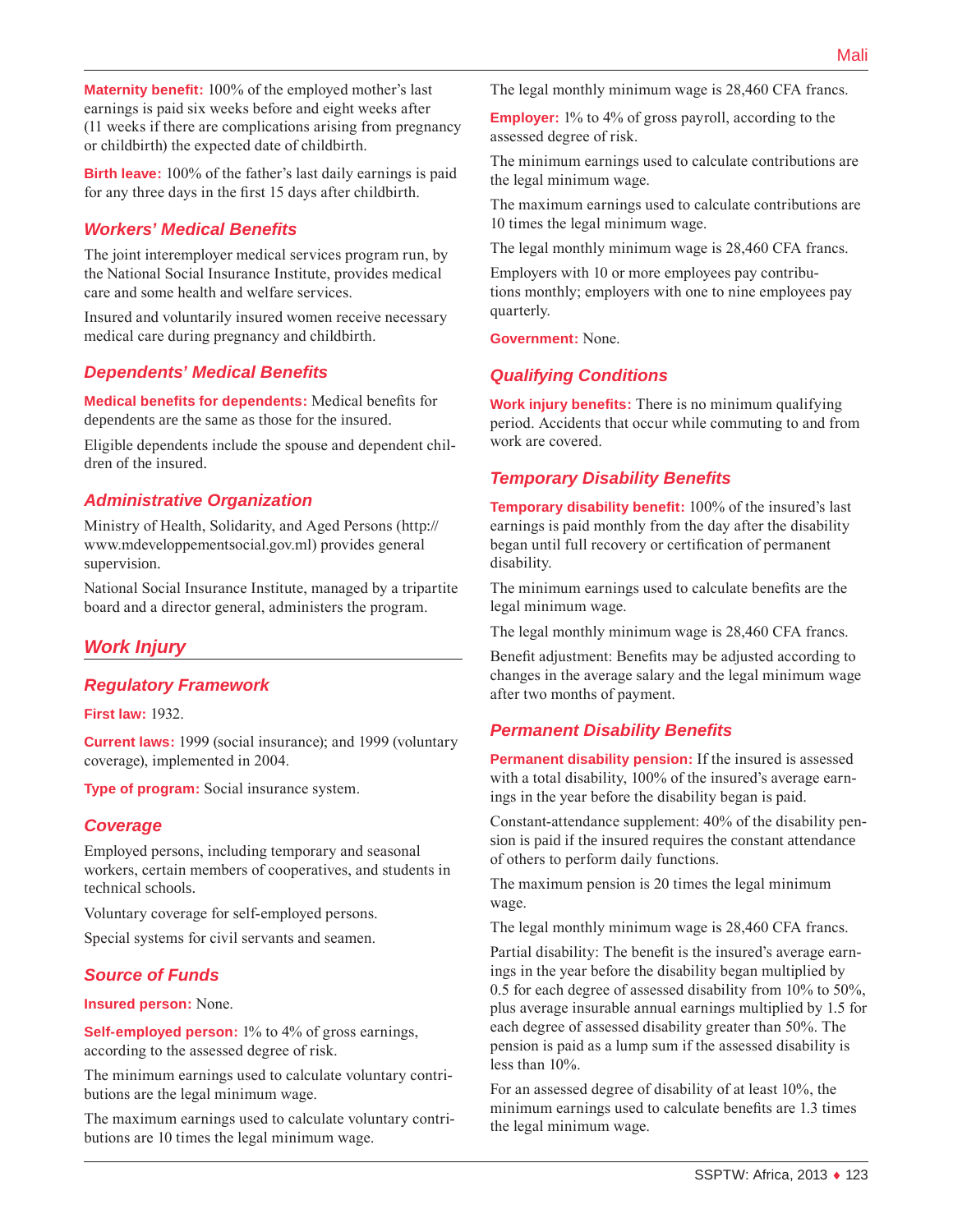Only 33.3% of earnings over 10 times the legal minimum wage are taken into account to calculate benefits. The maximum earnings used to calculate benefits are 28 times the legal minimum wage.

If the assessed degree of disability is 100%, pensions are paid monthly; if the assessed degree of disability is 75% to 99%, monthly or quarterly; otherwise, quarterly or annually.

If the assessed degree of disability is greater than 20%, the pension may be partially paid as a lump sum after receiving the pension for five years; if the assessed degree of disability is 20% or less, the total remaining pension may be paid as a lump sum after receiving the pension for five years.

A medical examination by a doctor approved or designated by the National Social Security Fund may be required every six months during the first two years; thereafter, once a year.

Benefit adjustment: Benefits are adjusted by decree according to changes in the average salary and the legal minimum wage, depending on the financial resources of the system.

## *Workers' Medical Benefits*

Benefits include medical and surgical care, hospitalization, medicine, appliances, transportation, and rehabilitation.

## *Survivor Benefits*

**Survivor pension:** 30% of the deceased's average earnings in the year before the disability began is paid to the widow(er) if the marriage occurred before the deceased's accident. If there is more than one widow, the pension is split equally.

Remarriage settlement: The widow(er)'s pension ceases on remarriage, and a lump sum of three years of pension is paid unless the widow(er) has a child receiving an orphan's pension.

**Orphan's pension:** 15% of the deceased's average earnings in the year before the disability began is paid for each of the first two orphans and 10% for each additional orphan; 20% for each full orphan. Eligible orphans must be younger than age 14 (age 18 if an apprentice, age 21 if a student or disabled.)

**Dependent parent's and grandparent's pension:** 10% of the deceased's average earnings in the year before the disability began is paid to each dependent parent or grandparent, up to 30%.

The minimum earnings used to calculate benefits are 1.3 times the legal minimum wage.

33% of earnings over 10 times the legal minimum wage are used to calculate benefits. The maximum earnings used to calculate benefits are 28 times the legal minimum wage.

The legal monthly minimum wage is 28,460 CFA francs.

All survivor benefits combined must not exceed 85% of the deceased's average earnings in the year before the disability began.

**Funeral grant:** The cost of the burial is paid, up to 25% of the legal annual minimum wage.

The legal annual minimum wage is 341,520 CFA francs.

Benefit adjustment: Benefits are adjusted according to changes in the average salary and the legal minimum wage, depending on the financial resources of the system. (The last adjustment was made in 2008.)

## *Administrative Organization*

Ministry of Social Development, Solidarity, and Aged Persons ([http://www.mdeveloppementsocial.gov.ml\)](http://www.mdeveloppementsocial.gov.ml) provides general supervision.

National Social Insurance Institute, managed by a tripartite board and a director general, administers contributions and benefits.

## *Family Allowances*

## *Regulatory Framework*

**First law:** 1955.

**Current laws:** 1999 (social insurance); and 1999 (voluntary coverage), implemented in 2004.

**Type of program:** Employment-related system.

## *Coverage*

Employees with one or more children. Voluntary coverage for self-employed persons. Special system for civil servants.

## *Source of Funds*

**Insured person:** None.

**Self-employed person:** 8% of wage class earnings, according to five wage classes.

The self-employed person's contributions also finance maternity cash benefits under Sickness and Maternity.

The minimum earnings used to calculate contributions are 125,000 CFA francs a quarter.

The maximum earnings used to calculate contributions are 1,000,000 CFA francs a quarter.

**Employer:** 8% of gross payroll.

The employer's contributions also finance maternity cash benefits under Sickness and Maternity.

The minimum earnings used to calculate contributions are the legal minimum wage.

The legal monthly minimum wage is 28,460 CFA francs.